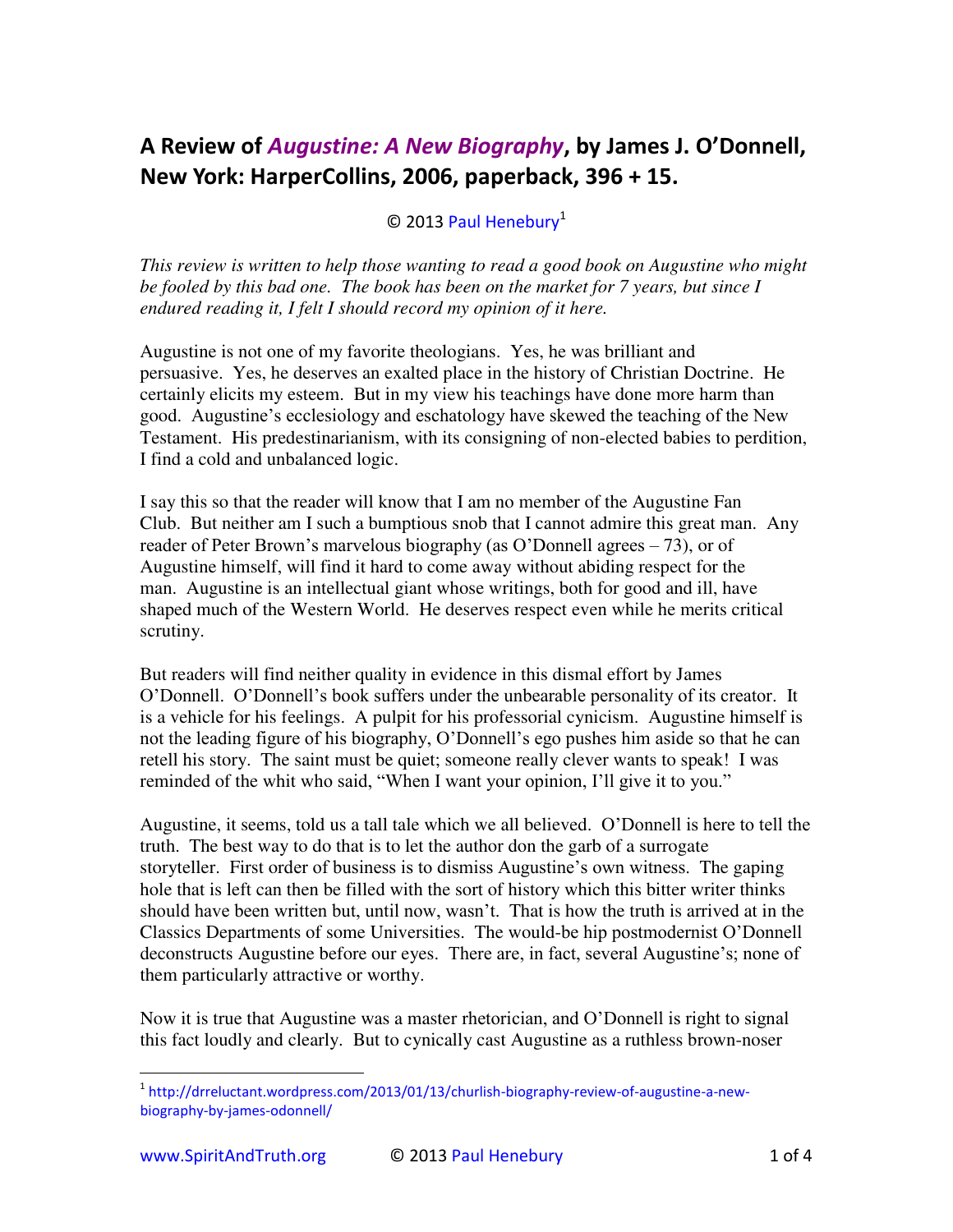and showman (36, 92-93, 119), and sub-par intellectual is another thing. For O'Donnell, Augustine is like "Dickens's Mr Macawber,… always waiting for something to turn up"  $(51)$ ; a man who "was always on the make"  $(89)$ .

O'Donnell introduces us to an Augustine who presents us with several versions of himself, none of whom is the real man. But in his attempt to lay bare the true saint, O'Donnell presents various specimens of himself. First he is the well versed Classicist. But he quickly changes into O'Donnell the Shrink (a character he enjoys playing). We also meet O'Donnell the Cynic, O'Donnell the Storyteller, O'Donnell the Postmodernist; Oh, and O'Donnell the Moralist!

Every so often he wanders off into a scenario of his own making to make some point or other against a worldview which he all too clearly bitterly despises (80-81; 171-172; 174; 202ff.). His real motives are all too apparent to everyone but those fellow academics laboring under the same delusions of grandeur.

He wonders why nobody has had a good laugh at Augustine's expense. He writes a whole chapter comparing Augustine and his beliefs with Don Quixote. Such kitschy sentiments, while telling us nothing about the saint, speak volumes about his "biographer." Here the author fits the bill of the Hollywood stereotype liberal prof who has a sardonic comment for every occasion and who quickly becomes a bore. Really, when will professional academics learn that in patronizing their readers and speaking condescendingly about their betters they turn themselves into the choicest fools? Rather like the hardened atheist who hates God so much he cannot stop talking about Him, O'Donnell uses his 400 pages to pour his scorn into (with plenty left over for the interview the back of the book). What is truly laughable is that the author has invested his academic life in the study of someone he obviously dislikes intensely. Now there's grist for the psychologists mill!

This book abounds in silly statements of all sorts. For instance, he thinks Christians haven't thought through the doctrine of resurrection (109); has a go at C.S. Lewis for taking for granted (according to O'Donnell!) that all cultured men would embrace Christianity (139). Lewis, of course, held no such foolish notion. Athanasius is redone and presented as "the greatest theological diva of the age" (196). But wait, this book is about Augustine isn't it? Not really. It's about James O'Donnell's intense dislike of Augustine and Christian Faith. Being as it is a public declaration of his disdain, it is not surprising to find the author contradicting himself. Hippo was a prosperous city (88), but was "a nothing town" (1). Christians were not really targets for persecution (193), but they were (210).

When he takes on the mantle of a theologian O'Donnell is plain pathetic. On page 65 he recommends Sabellianism. Page 83 has him pontificating that no one can be sure whether his soul will be saved or lost (83). Paul apparently, "never met Jesus and became an "apostle" by virtue of his encounter with Jesus's god on the road to Damascus." (100). He doesn't provide the reference; doubtless because he couldn't find it!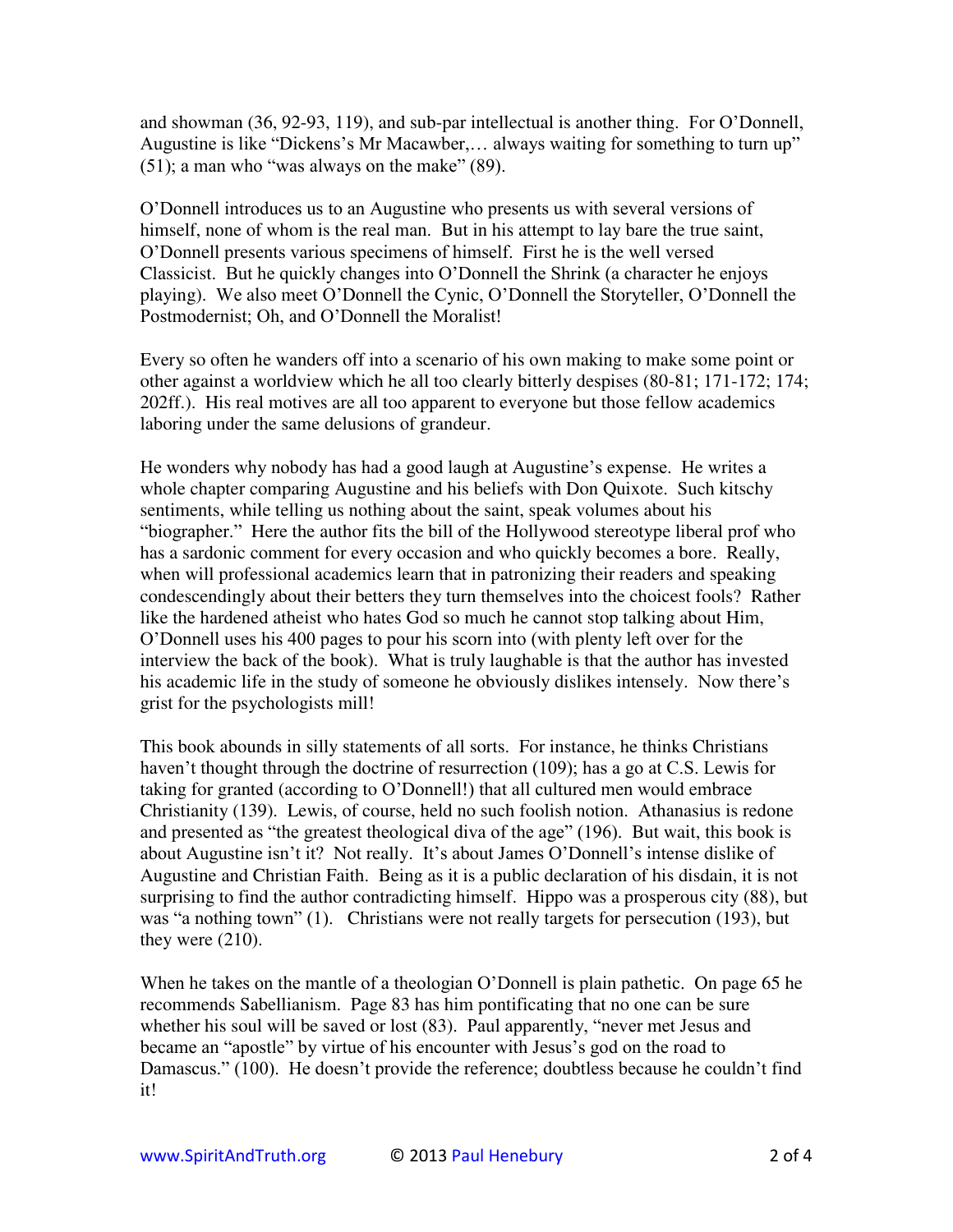O'Donnell claims that "the books making up the Old Testament (on Augustine's reckoning) had been written some in Greek but mainly in Hebrew." (198). Now to be charitable, he may mean that Augustine reckoned some of the OT was written in Greek, but that is highly unlikely both historically and grammatically. It is safer to assume the ignorance lies with the man who wrote that sentence.

"When Christians assert that the divine is knowable, they have to accept that their god is at the same time obscure, difficult, and absent." (181). We "have to" accept this you understand? O'Donnell the hack theologue has spoken.

Indeed, he is such a lousy theologian that he cannot twig why Augustine rejected Nectarius's claim to be Christian (185-188). His ventures into the realms of profundity are embarrassing (e.g. 191-193), probably the result of ignoring the scholarship of all but the most looney liberals (who never read conservative scholars either), or of relying on less than credible histories by Walter Bauer and Ramsay MacMullen. While speaking of Christian faith as hokum, he rests a great deal of blind faith in modern cognitive science (326-327).

He doesn't seem to understand the issues at stake in Pelagianism (110), and says, "Whether there ever was such a thing as Pelagianism may reasonably be doubted." Lots of things O'Donnell believes are reasonable appear to this reader to be powered, not by reason but by malice. So, "Christianity, to Augustine and many of his contemporaries", held belief in a "universal and all-powerful" God. (111, cf. 180). He says this despite earlier insisting that Augustine would have only thought of his God as one among any number of gods (hence his infantile reluctance to capitalize the G, even when quoting Christian writers themselves).

The book is filled with unfounded speculation. Just because the author knows (but thoroughly dislikes) his subject, does not mean he has the right to reconstruct the past out of his own imagination. This is history as O'Donnell wants it to be. But despite the author's evident hostility towards Christianity and the Bible, and his best efforts at making Augustine look small, it is he who looks peevish and small-minded, while Augustine, in those relatively few times he is permitted to present himself, manages to make the exact opposite impression O'Donnell wishes him to make. O'Donnell seriously thinks he carries enough clout to cast Augustine as a modest intellect. In truth, only with those arrogant few who will agree with him!

O'Donnell doesn't know how to write biography. But this deficiency is of little consequence because the book is more autobiographical than biographical.

"If we look for an unguarded, natural Augustine in his works, we will never find him. Do we catch glimpses? I notice the one who admits that he struggles to be high-minded…" (106). The author of this line suffers from no similar pangs of conscience.